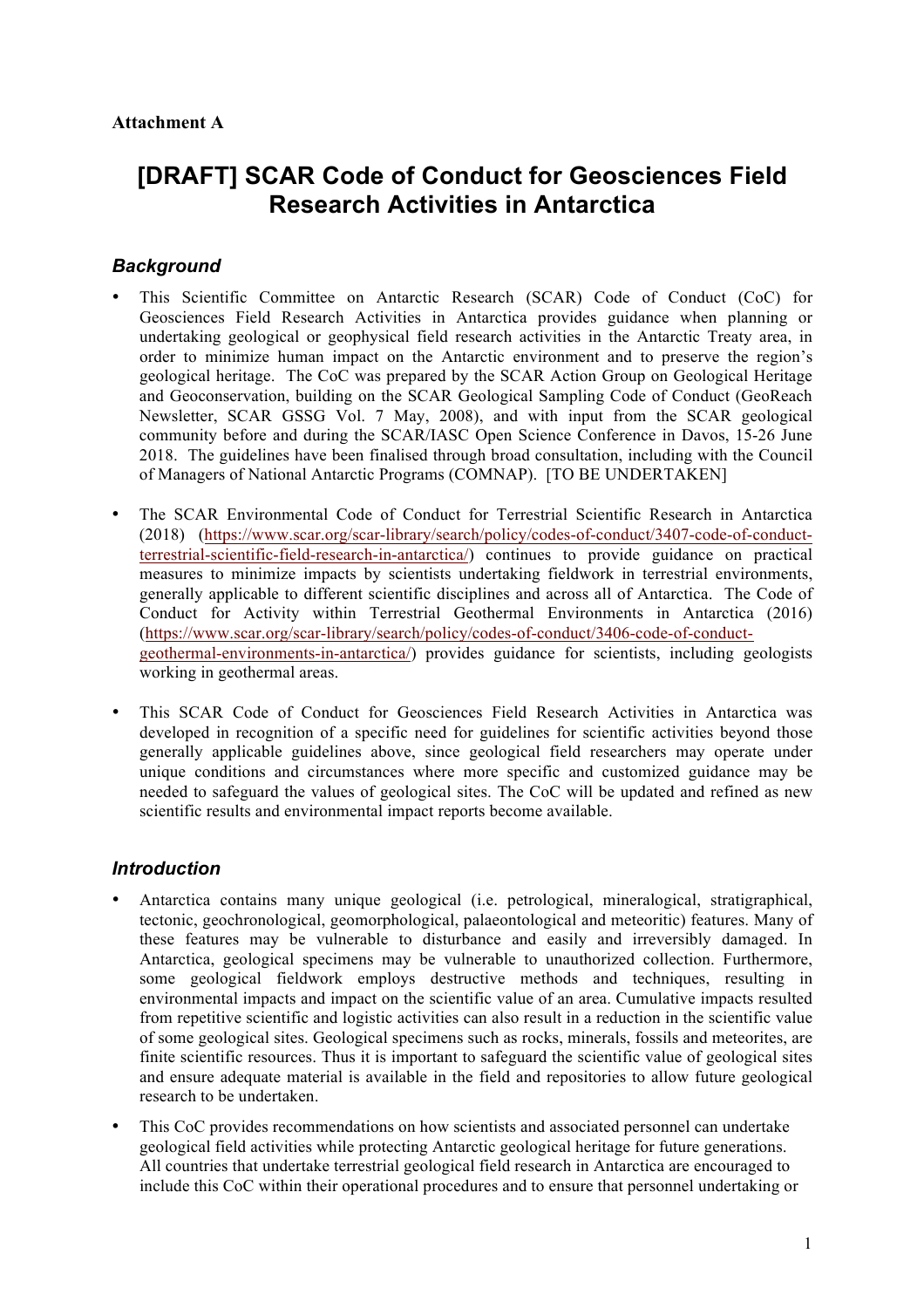supporting scientific research in the field follow this CoC. It is recommended that this CoC be followed by all personnel undertaking or supporting scientific research to the maximum extent possible, so long as it does not affect the safety of the expedition.

- *1.*
	- The Protocol on Environmental Protection to the Antarctic Treaty (also known as the Madrid Protocol or Environmental Protocol) provides a basis for environmental protection alongside other associated regulations adopted by the Committee on Environmental Protection and the Antarctic Treaty Consultative Meeting. This CoC complements the relevant sections of the Protocol and provides guidance for researchers conducting land-based geological field research in the area of land and permanent ice south of latitude 60 degrees south.
- 2.
- Antarctica's geological heritage has not been systematically identified, and its values, and risk from anthropogenic impact, have yet to be assessed. Through this CoC the community is encouraged to identify and evaluate of sites of special geological interest, including those at risk of damage.

# *General guidelines*

- Field activities of any kind, but including geological work in Antarctica, should be designed to have as little environmental impact as possible.
- Careful planning is required before undertaking research within ice-free environments, and appropriate measures need to be considered to help maintain the integrity of sites. If possible, coordination with other researchers is suggested in order to maximize the potential use of samples.
- The locations of sites visited and nature of activities undertaken should be documented and maintained in a national data centre, which may also link to the Antarctic Master Directory (AMD) and include accurate location positions, so that visited and unvisited sites may be more easily distinguished by future researchers.

# *Before going into the field*

- In accordance with the provisions of Annex I to the Protocol on Environmental Protection to the Antarctic Treaty, and as part of the planning process, the researchers should provide, in advance, adequate information for carrying out an environmental impact assessment (EIA) to the national authority responsible for undertaking these evaluations. This information should include details such as the type and approximate quantity of samples to be taken, location of sample sites, sampling methods, type of transportation (e.g. use of vehicles), if any scientific equipment or structure will be left and for how long, and any planned restoration of the site. For further information, consult the "Guidelines for Environmental Impact Assessment in Antarctica" (Annex to Resolution 1 (2016)), available at: http://www.ats.aq/documents/recatt/Att605\_e.pdf.
- When planning any field activity, it is necessary to inquire whether the work site is within an Antarctic Specially Protected Area (ASPA). If this is the case, consult the ASPA Management Plan in order to ensure that the planned activity is permitted within the area. Then, ask for a permit for entry to the ASPA issued by an appropriate national authority, providing the following information: type and approximate quantity of samples to be collected, location of sample sites, sampling method, type of transportation (e.g. use of vehicles), if any scientific equipment or structure will be left and for how long, and any planned restoration of the site. After the fieldwork is completed, ensure a report of the ASPA visit is provided to the permitting authority, including any evidence of damage to geological and any other specified values in the area.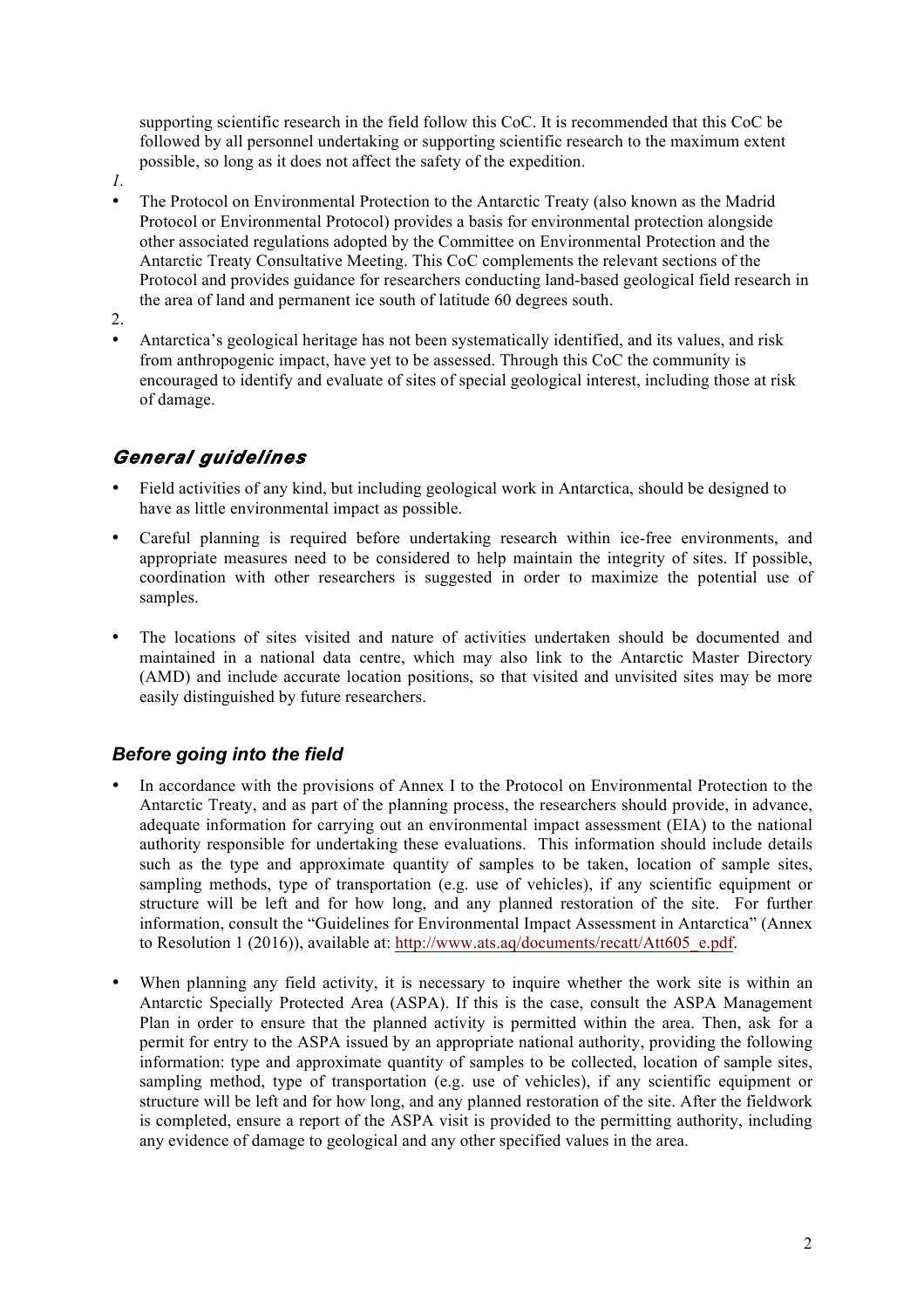- A permit is not required to enter an Antarctic Specially Managed Area (ASMA). However, a copy of the ASMA Management Plan should be obtained and the guidelines understood. In particular, agreement should be obtained from the relevant national authority to access and undertake geological research, including sampling, within any Scientific or Restricted Zones, as described within the associated ASMA Management Plan.
- At locations where geologists from different nations are operating, consideration should be given to coordinating activities to minimise environmental impacts and potential oversampling. Information on proposed activities should be recorded by the permitting authority on the Electronic Information Exchange System (EIES; https://www.ats.aq/e/ie.htm), which is managed by the Antarctic Treaty Secretariat.
- In order to minimize substrate erosion and vegetation trampling, routes should be planned for vehicle and pedestrian transit before going to the field. Researchers are encouraged to request advice and information from the national authority regarding any existing GPS tracks. Where these do not exist or cannot be provided, available aerial or satellite imagery or maps should be used to determine the route likely to cause the least environmental damage. If helicopters are to be used, landing sites should be selected where the site's values will not be impacted.
- If geological samples are transported through another country *en route* to the home nation, please ensure that any legal requirements of that country are understood in order to avoid legal problems (i.e. at the customs).

### *Once in the field*

- In ice-free areas, the presence of terrestrial biological habitats and species may not be obvious to non-experts (e.g. soil crust, endolithic communities, crustose lichen and sparse moss communities, freshwater bodies, ground nesting birds, etc.). To the maximum extent practical, care should be taken not to inadvertently trample vegetation, soils, or terrestrial or freshwater biological habitats.
- In accordance with the SCAR Environmental Code of Conduct for Terrestrial Scientific Research in Antarctica, ensure adequate biosecurity procedures are implemented to reduce the risk of the introduction of non-native species (for instance seeds, invertebrates, etc.) and the inter-regional transfer of native biota. For further information about biosecurity procedures, consult the CEP Non Native Species Manual (edition 2017), available at: http://www.ats.aq/documents/ATCM39/ww/atcm39\_ww009\_e.pdf
- In accordance with an EIA, assessed by an appropriate national authority, researchers may remove geological samples for further scientific study. To maintain the scientific integrity of a location, however, fossil, mineral or rock materials should not be moved out of their original stratigraphic context into another stratigraphic context.
- If geological or palaeontological samples are to be taken for the purpose of research, sampling should be minimized, particularly with regard to the extraction of large amounts of fossils or rare minerals. Only the minimum amount of material required for the scientific project should be collected, in accordance with the quantities specified in the Environmental Impact Assessment for the project. Enough material/specimens should be left to allow future researchers to understand the context of the material.
- Under exceptional circumstances, it is recognised that it may be necessary to collect a rare or fragile specimen, thus leaving no further material. Once the study is finished, this material should be deposited in an appropriate repository of geological samples.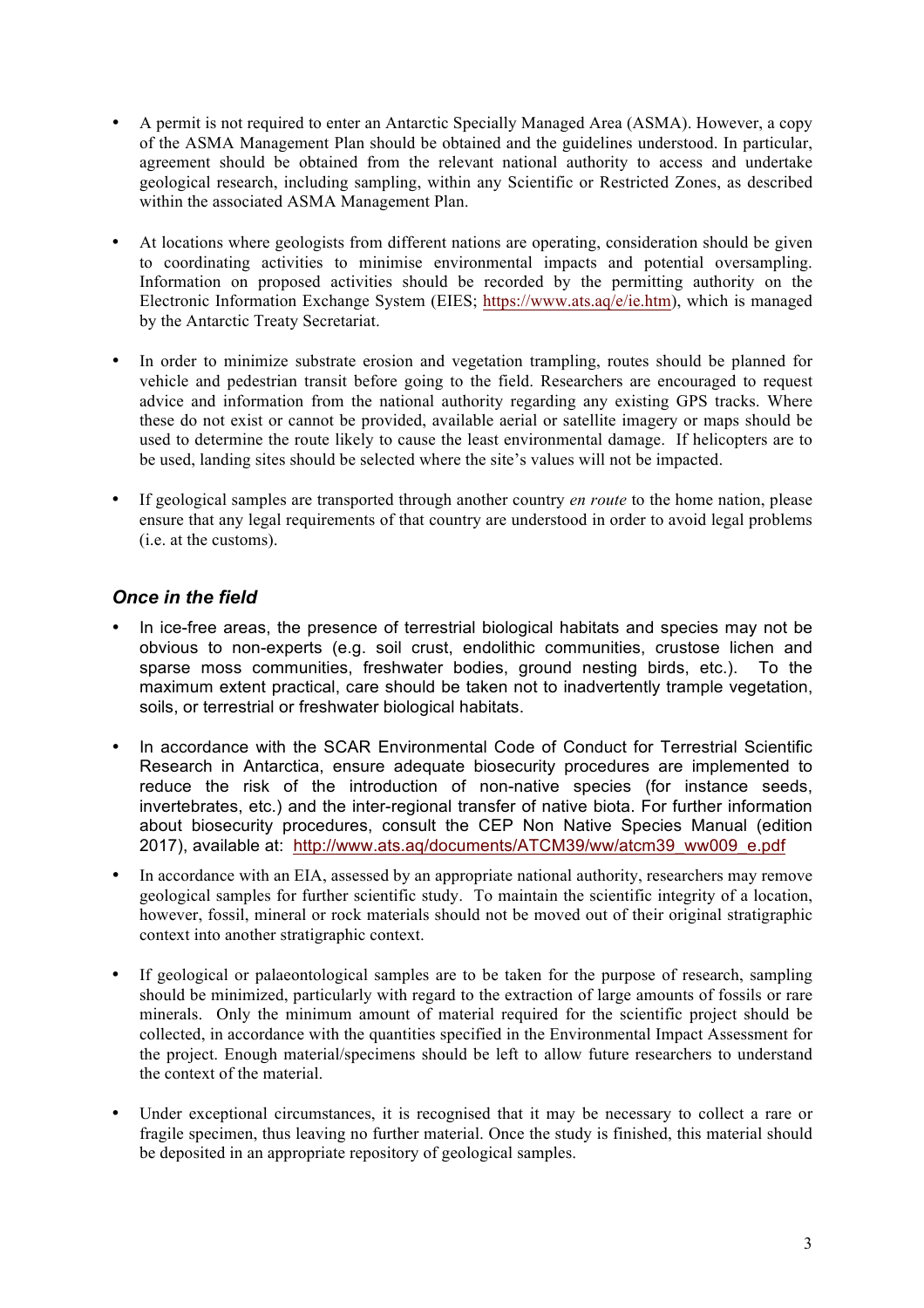- If sites are at imminent risk of being destroyed by natural processes (such as landslides, lake water level changes or erosion processes) try to gather as much information as possible (e.g. photographs, samples, etc.).
- Minimise the use of explosives, rock saws, rock drills and other mechanical equipment for sample collection.
- During work performed in rock and unconsolidated sediment profiles (e.g. where sedimentary sequences are cleaned to permit more accurate description/sampling), after sampling leave the surface as worked on, without trying to restore the original appearance of the site. The 'clean' surface has more scientific, educational and visual value than the restored one. However, if the researcher considers that leaving the surface as worked on is likely to increase erosion, steps to minimised erosion, such as infilling, should be undertaken.
- When digging a pit in soils, follow these procedures depending on the type of soil:
	- o In areas where rich plants communities are present (e.g. the Antarctic Peninsula region, or coastal areas of East Antarctica), as far as possible restore vegetation after the work is finished. To achieve this, separate the plant material and upper organic horizon and, if possible, any further sediments of different texture. Then, after the field work is complete, refill the pit in the original order of the sediments and vegetation.
	- o When sampling soil in desert areas, use groundsheets to contain excavated material to minimise the extent of damage to the desert pavement. Backfill soil pits and, as far as feasible, replace the desert pavement materials at the soil surface to restore the site appearance.
- Do not build new cairns in the field, but take GPS coordinates to indicate positions. Do not destroy existing cairns as they may mark earlier field locations.
- Avoid activities that could result in the dispersal of foreign materials into the environment. Ensure steps are taken to prevent wind-blown dispersal if using packaging material to wrap specimens, such as plastic sheeting (including for example, lacustrine sediment cores). Avoid the use of spray paint, solvents or acids. If use of paint cannot be avoided (e.g. for marking rocks to study their movement in geomorphological studies) use should be kept to an absolute minimum, and limited to a biodegradable paint.
- Take steps to minimise the potential for any spills of fuel, water for cooling drills or slurry generated from drill or saw operations. To prevent spill contamination in the field when using jack hammers or drilling equipment, use drip trays when handling fuels or other liquids and take particular care when handling fuels in high winds. Appropriate absorbent materials to contain fuel spills should be made available and, if used, necessary arrangements should be made for fuel contaminated absorbent material to be evacuated from the site and treated in accordance with Annex III to the Protocol.
- Some geological locations have intrinsic value, for example, those that contain rare minerals, fossils, particular lithofacies or special geomorphological features. If, during field research, a geological site of particular interest or outstanding scientific value is discovered, please inform the relevant bodies at the national and international level (e.g. the geosciences representative of the national SCAR Committee (https://www.scar.org/members-and-officers/national-committees/) and the SCAR Geoscience Group (https://www.scar.org/science/gsg/about/)). Please provide information, including the location, the spatial scale of the site, a simple description that includes details on the importance of the site, pictures and a reference bibliography. If the scientific value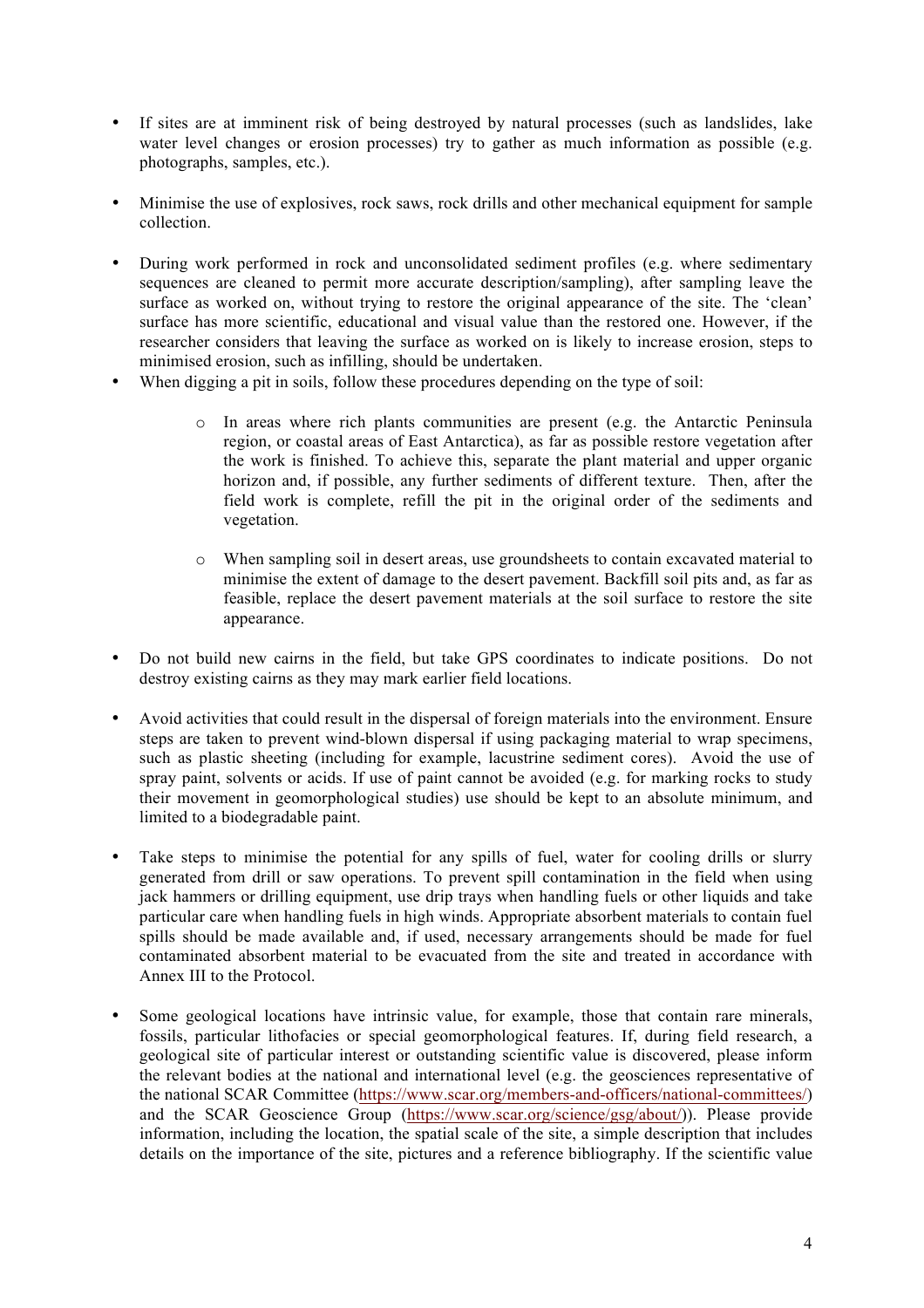of a location is in jeopardy due to anthropogenic impact, report this information, as detailed above.

#### **Fossils**

- When studying fossils in the field, minimise any disturbance caused by activities (e.g., drilling, digging, sieving). In the case of the extraction of large vertebrate skeletons (e.g., marine reptiles or whales), keep the working area tidy during use and ensure adequate labelling and packing materials are available.
- When taking plaster casts of fossils, do not leave evidence of plaster in the field after the plaster jacket is removed.
- If sieving for tiny fossils, do it on site and take care to avoid deposit mixing, which sometimes is unrecognizable in sediments that are originally poorly sorted.

#### **Geomorphological features**

- Some features, such as boulder belts and drop moraines, overturned clasts, scuffs and scrapes, perched cobbles and compressed ground, may not be obvious to non-experts and may be easily disturbed. Care should be taken to minimise disturbance to fragile geomorphological features, including, for example, patterned ground (i.e. frost-sorted polygons, stone stripes), dunes, glaciofluvial terraces, and raised beaches. Minimize vehicle and pedestrian movement over these areas as much as possible.
- Avoid disturbing ventifacts or changing their orientation.
- When digging into marine, lacustrine or glacio-fluvial terraces, take care to minimize the size of the cut section, especially if the remaining landform is very small.

#### **Meteorites**

- Meteorites can be found in Antarctica mainly on the ice surface or sub-surface, particularly in areas of upwelling blue ice. It is essential that candidate meteorites are not contaminated by handling, as this could compromise their use in future science, i.e. organic studies, astrobiology, halogen studies and light isotope studies.
- Should a candidate meteorite be found, it should not be touched or removed until adequate precautions have been taken to avoid physical disturbance and chemical and biological contamination and to preserve its scientific value. Take photographs, note the GPS position, mark the location with a temporary maker (such as a flag), and contact meteorite experts for further guidance on meteorite collection.
- Meteorites should be collected and curated according to accepted scientific standards, and should be made available for scientific purposes (see Resolution 3 (2001) ATCM XXIV - CEP IV, St. Petersburg).

#### **Cosmogenic analysis**

- Erratic boulders and polished surfaces may be of scientific use in dating glacial advance and retreat using cosmogenic analysis. This methodology requires the erratic boulders and surfaces to remain undisturbed. In order to preserve their scientific value, researchers and other visitors should be careful not to move or overturn erratic boulders or perched clasts.
- Researchers should not collect all the erratic boulders in a given area to ensure that future research using different techniques may be possible. If complete boulder samples or smaller sized samples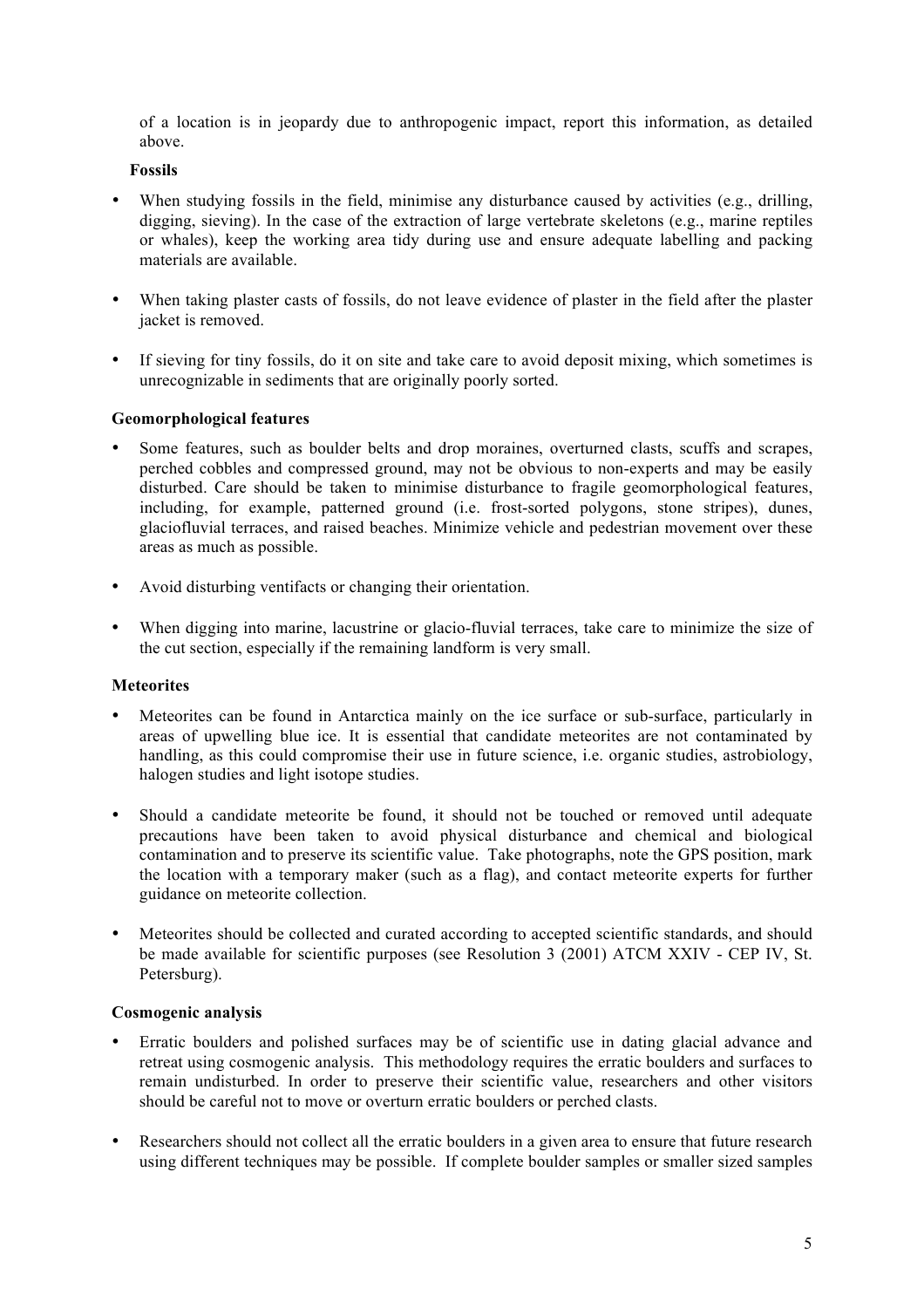are taken, where possible, archive a portion of the sample for future research using potentially more sophisticated methodologies.

- Consideration should be given to recording human movement within areas using GPS and making this information available, so that future researchers may more easily identify boulders likely be undisturbed by human activity in the area.
- Cosmogenic analysis is destructive, but sometimes not all the collected samples are processed. Therefore, if available, deposit remaining samples and remains in repositories with public access and/or share the sample metadata through publically-accessible websites in order to optimize material-sharing within the framework of scientific cooperation.

#### **Geophysics**

- The relevant national authority must be informed of plans to install autonomous instruments in the field. When establishing autonomous instrumentation on rock, snow or ice, ensure that the site is visited and, if necessary, the equipment raised frequently enough to prevent damage or irretrievable burial. Retrieval of elements of the equipment may not be practical or feasible (e.g. deeply buried cabling). Take steps to keep this to a minimum, particularly during the planning phase of the project. The location of such equipment, and any disturbance related to its use, should be recorded and reported with a high degree of accuracy.
- When carrying out geophysical procedures, as permitted by the appropriate national authority, including seismic surveys, electrical resistivity tomography or radar surveys, consider proximity to local wildlife and minimise disturbance as much as possible.
- If constructing a concrete base or plinth on which to mount geophysical research equipment, take appropriate steps to minimise environmental impact from wind-blown cement dust.
- When establishing geophysical reference stations, take steps to ensure that they are well marked and obvious so that they are not inadvertently damaged or destroyed. Remove all markers and equipment when the work is complete. Under some circumstances, it may be important to maintain constructed reference stations plinths, bases or platforms (such as used in geodetical markers or gravimetric base stations) for future reference after the initial research is complete. In such cases, the station bases or structures should be clearly marked, details of their position and purpose submitted to an appropriate national database, and the need for their on-going presence reviewed periodically (e.g., every five years). Once deemed no longer necessary, they should be removed.

### *Post field work*

- Geological sites may require subsequent monitoring to ensure adequate geoconservation management, which includes cumulative impact assessment (under the provisions of the Protocol for Environmental Protection to the Antarctic Treaty). For this purpose, the following information, as appropriate to the study, should be provided to the National Data Centre, which may also link to the Antarctic Master Directory (AMD) after the trip: quantity of samples collected, location of general sample area (including GPS position (necessary metadata: latitude, longitude, geodetic datum specified (e.g.WGS84)), sampling method, type of transportation (e.g. use of vehicles), evidence of previous impacts in the area, whether any artificial structure has been left and for how long it is expected to remain, whether site restoration was performed, etc.
- If during your field work you recognized that sites of geological value are in danger of being degraded by natural or anthropogenic processes, send details to the national Antarctic programme and SCAR Geosciences Group.